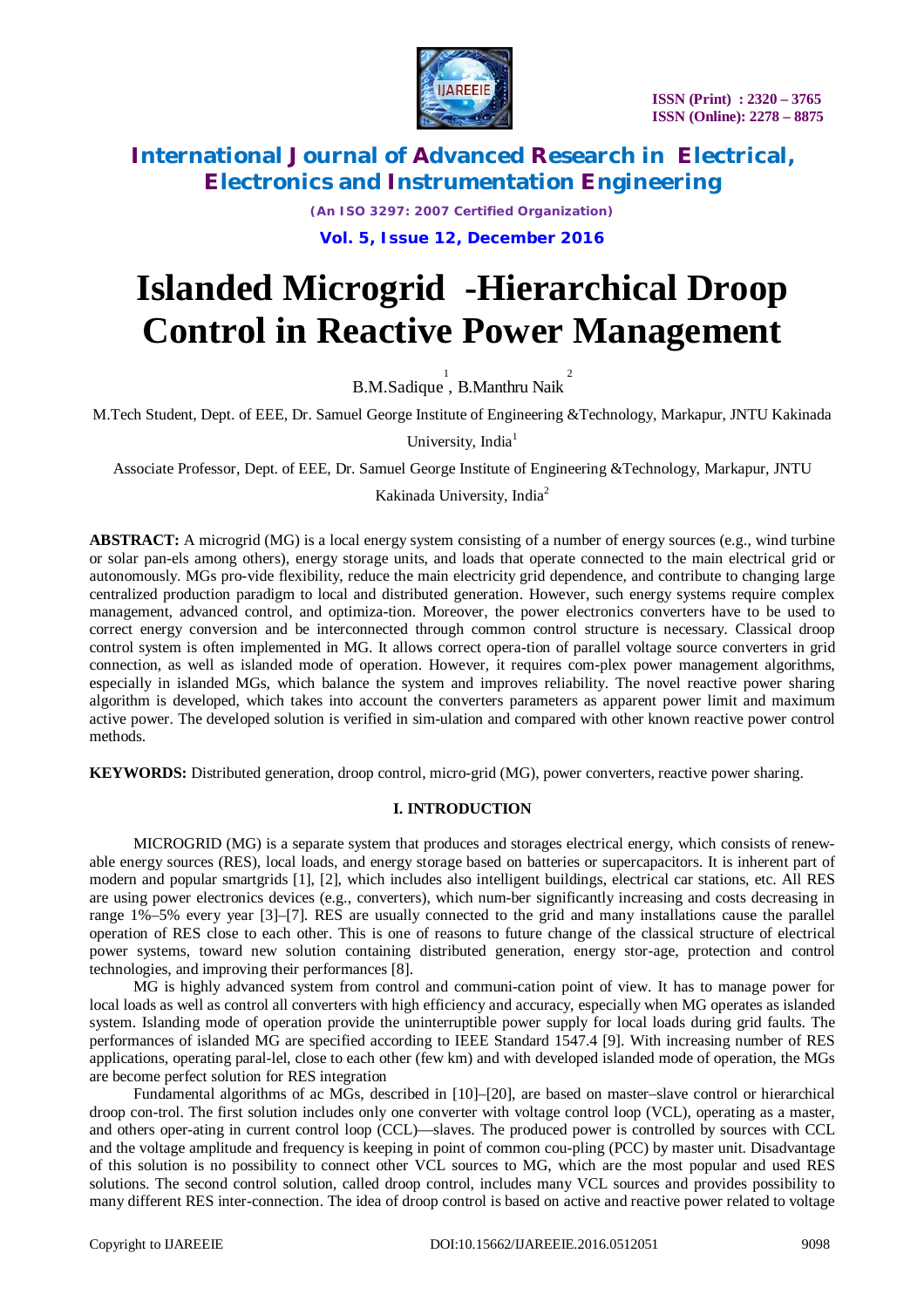

*(An ISO 3297: 2007 Certified Organization)*

### **Vol. 5, Issue 12, December 2016**

frequency and amplitude droop on coupled impedances. Unfortunately, classical droop control method with proportional droop coefficients does not provides proper reactive power sharing between converters connected to common ac bus. In classical approach, the equal reactive power sharing (ERPS) can be obtained only when active powers are equal and droop coefficients are well chosen. When active powers are changing, the reactive power sharing cannot be controlled causing overload or reactive power cir-culation between converters. Moreover, the important issue in droop control is static trade-off between voltage regulation and reactive power [21]. For increasing reactive power, the voltage droop on converter's output impedance also increase, what may cause overvoltage. In order to provide appropri-ate power sharing and minimize the risk of converter damage the many additional aspects (e.g., nominal apparent power,



Fig. 1. Equivalent circuit of parallel connected VSIs.

instantaneous active power, nominal voltage of converter) have to be considered in control system.

There are only few papers describing reactive power shar-ing between parallel operating converters in islanded ac MGs. The researchers focused on ERPS between all RES usually controlled by MG central control unit [22]–[27] or imple-mented as virtual impedances [15], [28]. From the other hand, researches consider reactive power sharing in order to optimize transmission power losses by appropriate optimization algo-rithm (e.g., particle swarm optimization) [29]–[31], which can be neglected in MGs, hence the short distances and the line impedances are low.However, algorithms described in literature are not consid-ering capabilities of single RES, which have limited apparent power. If active power, usually calculated from maximum peak power tracking (MPPT) algorithms [32]–[37], obtain almost nominal apparent converter limit the equal power sharing algo-rithms cannot be used, because the overload can occur, what leads to damage or exclusion from operation of RES unit. The new reactive power sharing algorithm is developed and presented in this paper. In Section I, the current solu-tions and problems of reactive power sharing are described. In Section II, the classical droop control is presented, which is used in converter's control system. A new algorithm is featured in Section III and the simulation results are shown in Section IV in order to presenting the problem of reactive power sharing and proper operation of developed solution.

#### **II. CLASSICAL DROOP CONTROL**

When at least two RES are connected through energy converters to the MG, the droop control method is often applied [11], [14], [15], what provides the correct parallel operation of voltage source converters (VSI). The equivalent circuit of two converters connected to common ac MG bus can be presented by Fig. 1. Presented scheme is similar to the equivalent circuit of syn-chronous generator, hence the active and reactive power of *k*th

converter connected to ac MG can be described as

$$
P_k = \frac{\frac{E_k V}{X_k} \sin \phi_k}{Q}
$$
  

$$
Q = \frac{E_k V \cos \phi_k - V}{X_k}
$$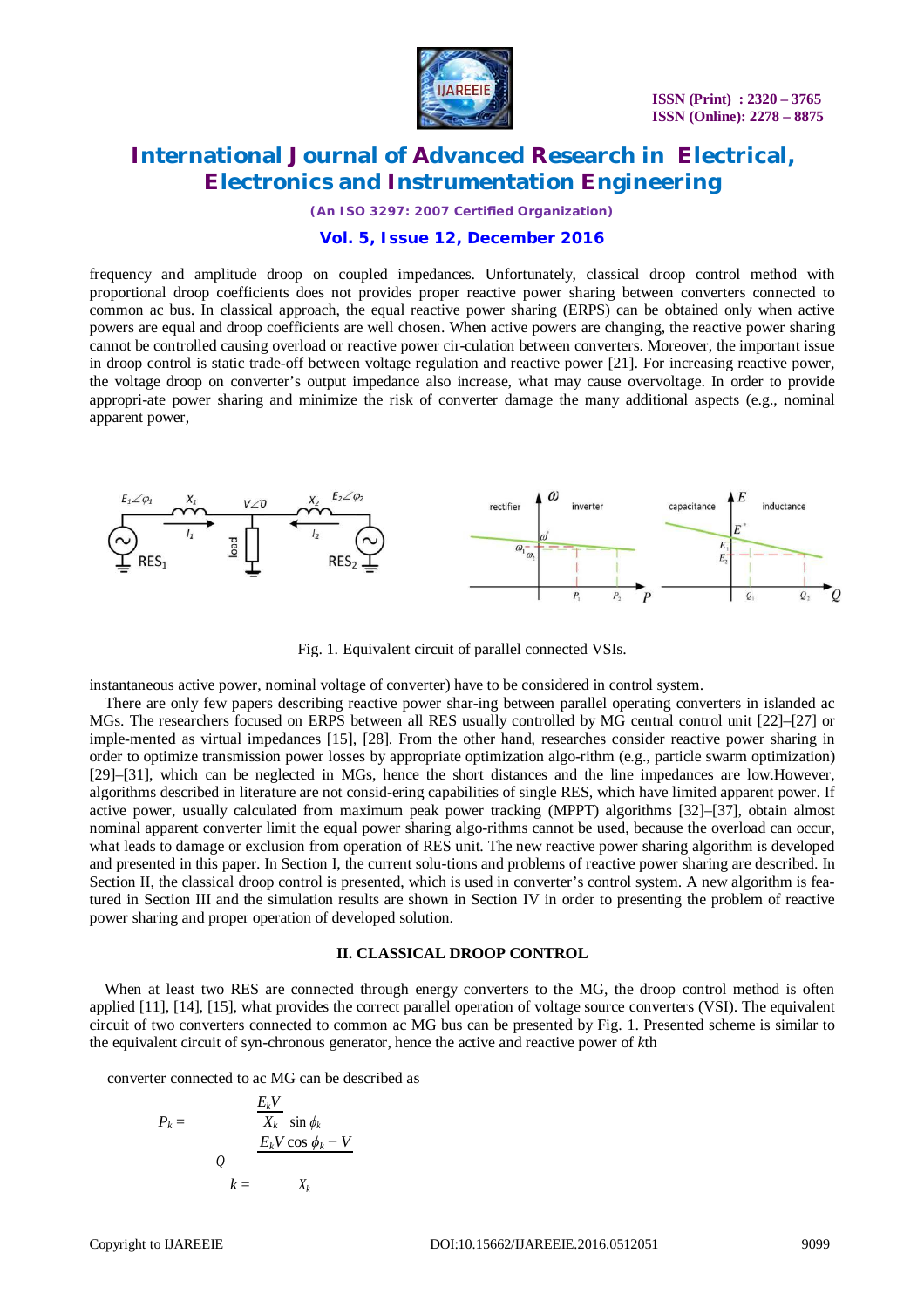

*(An ISO 3297: 2007 Certified Organization)*

### **Vol. 5, Issue 12, December 2016**

where *P*, active power; *E*, converter voltage amplitude *V*, volt-age amplitude in PCC ; *X*, coupling impedance; and *ϕ*, angle of converter voltage (see Fig. 1).

Based on above equations it can be assumed as below

- 1) Active power *P* mainly depends on *ϕ*, which is changing by *ω*.
- 2) Reactive power *Q* depends on voltage amplitude *E*.



Fig. 2. *P–ω* and *Q–E* droop characteristics.



Fig. 3. Block scheme of control structure for one of the converters in islanded MG.

Hence, the *P*-*ω* and *Q*-*E* droop characteristics can be drawn (Fig. 2). In order to implement these characteristics in VSI control algorithm, the outer droop control loops are created (Fig. 3), which can be described by

$$
\omega = \omega^* - G_p(s) \cdot (P - P^*) \tag{3}
$$

$$
E = E^* - G_q(s) \cdot (Q - Q^*) \tag{4}
$$

where, *E* and  $\omega$  are referenced voltage amplitude and fre-quency for inner control loops,  $E^*$  and  $\omega^*$  are nominal voltage amplitude and frequency, *P* and *Q* are calculated active and reactive power,  $P^*$  and  $Q^*$  are the active and reactive power referenced values, and  $G_p(s)$  and  $G_q(s)$  are corresponding transfer functions.

Typically in classical droop control  $G_p(s)$  and  $G_q(s)$  are proportional (constant) droop coefficients. It has hap-pened, when MG not includes any energy storage and total load cannot absorb total injected power. These pro-portional coefficients can be calculated by (5) and (6). Block schemes of *P-ω* and *Q-E* control loops is presented in Fig. 4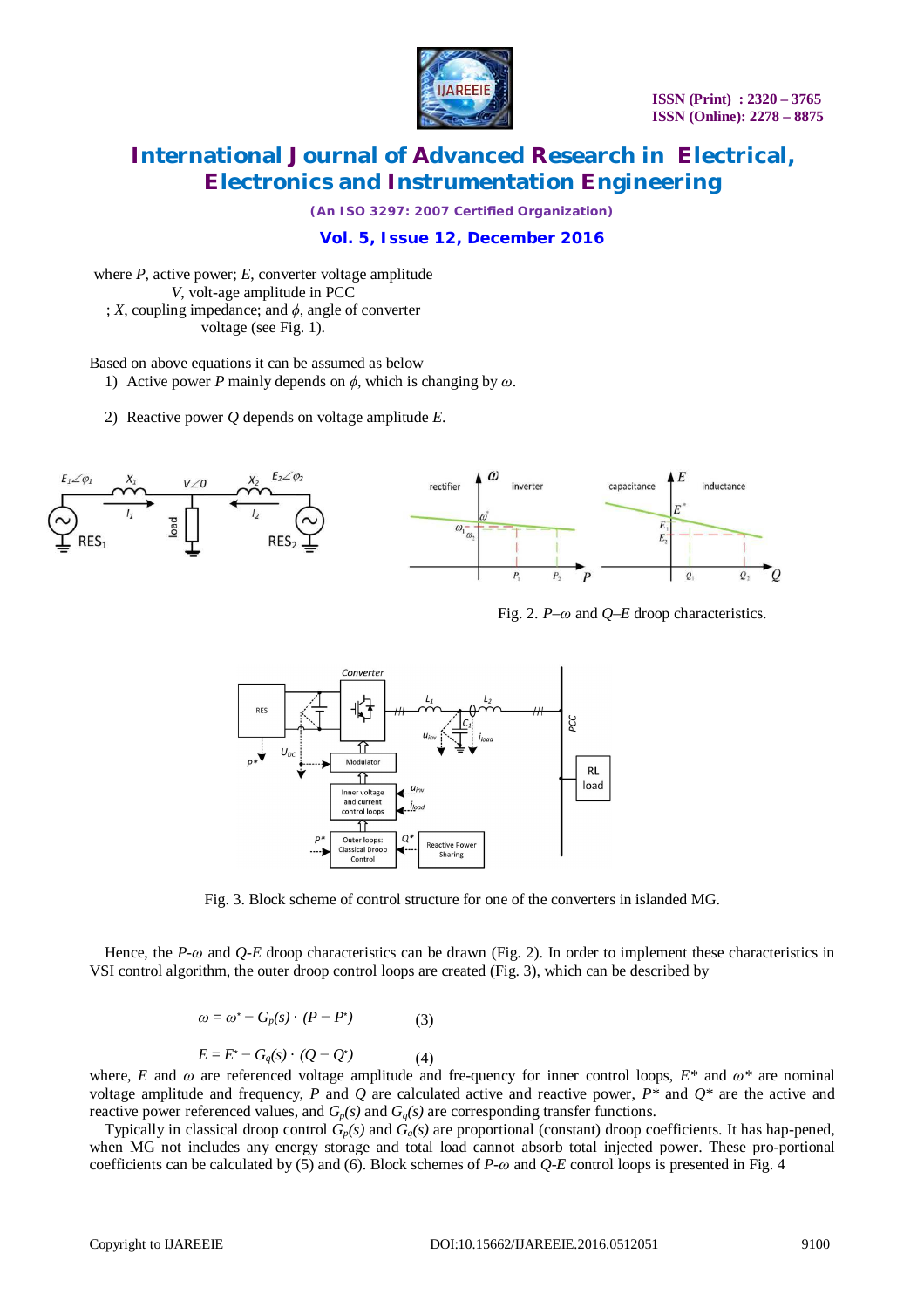

*(An ISO 3297: 2007 Certified Organization)*

### **Vol. 5, Issue 12, December 2016**

$$
G_p(s) = m = \frac{P_{\text{max}}}{P_{\text{max}}(5)}
$$
  
\n
$$
G_q(s) = n = \frac{F_{\text{max}}}{P_{\text{max}}(6)}
$$
  
\nFig. 4. Block scheme of classical drop control.

where, *m*, active power coefficient; *n*, reactive power coef-ficient;  $ω_{\text{max}}$  maximum allowed voltage frequency droop;  $E_{\text{max}}$ , maximum allowed voltage amplitude droop;  $P_{\text{max}}$ , maximum allowed active power; and  $Q_{\text{max}}$ , maximum allowed reactive power.



Fig. 6. *P-Q* characteristics for three parallel inverters with PRPS.

(a) Unlimited case. (b) Limited case—inverters 2 and 3 operate with maximum apparent power.  $P_{1,2,3}$ , active power for each inverter;  $Q_{1,2,3}$ , reactive power for each inverter;  $S_{1,2,3}$ , apparent power for each inverter;  $S_{N,1,2,3}$ , nominal apparent powers;  $P_L$ , load active power;  $Q_L$ , load reactive power; and  $S_L$ , load apparent power.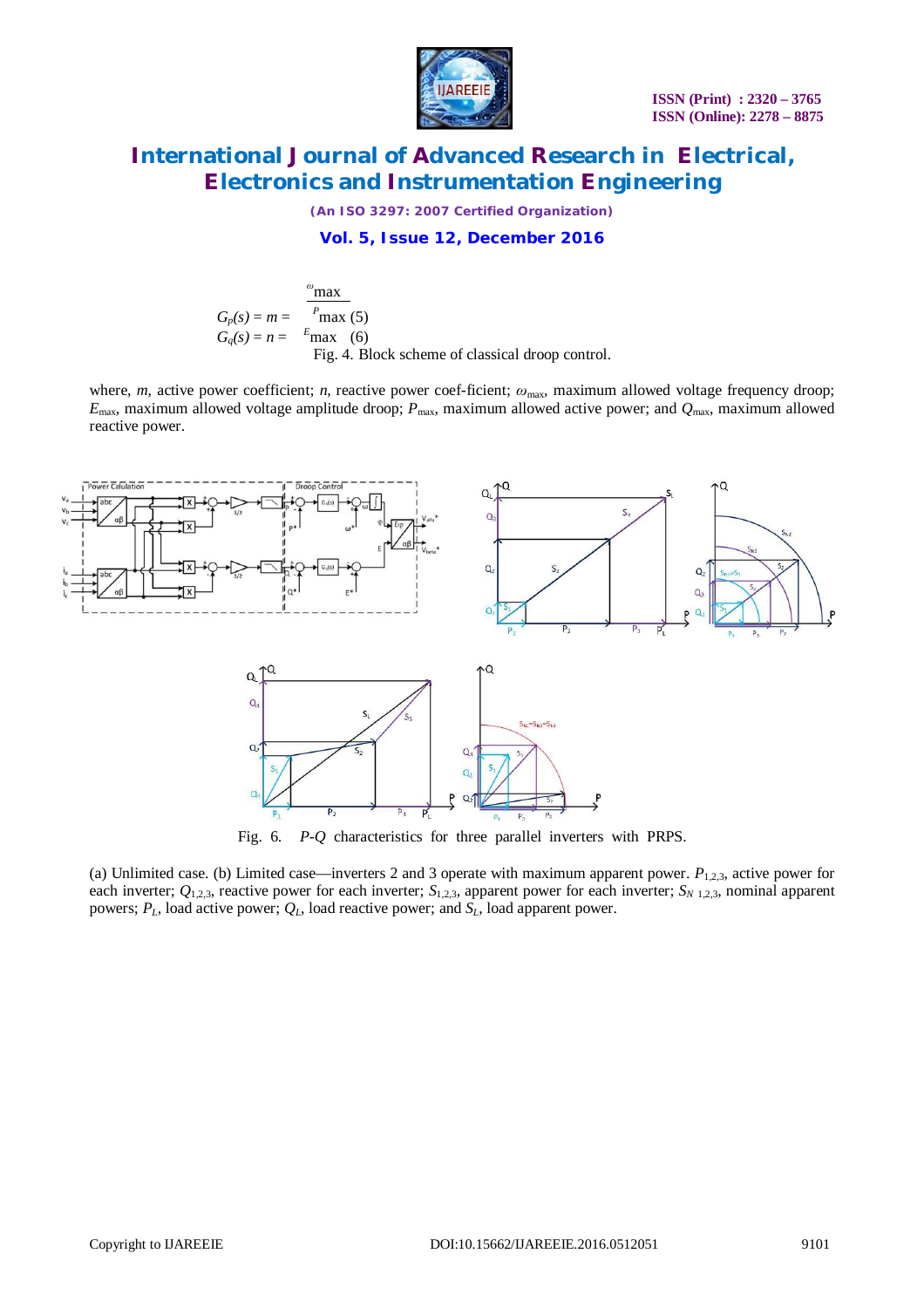



*Fig. 5. P-Q characteristics for three parallel converters with significant dif-ferences between nominal apparent powers and ERPS. (a) Vector sum of converter's and load apparent power. (b) Converter's apparent powers and them nominal apparent powers—overload for inverter 1 (note: apparent power*  $S_1$  *excite nominal apparent power*  $S_{N,1}$ *).*  $P_{1,2,3}$ *, active* power for each inverter;  $Q_{1,2,3}$ , reactive power for each inverter;  $S_{1,2,3}$ , apparent power for each inverter;  $S_{N,1,2,3}$ , nominal apparent powers;  $P_L$ , load active power;  $Q_L$ , load reactive power; and  $S_L$ , load apparent power.

#### **III. PROPOTIONAL REACTIVE**

#### *A. DEVELOPMENT OF PRPS ALGORITHM*

In order to manage reactive power in islanded ac MG the instantaneous active power and nominal apparent power of each converter have to be taking into consideration. Based on Fryze power theory, that power can be represented by orthog-onal vectors, which lengths are active and reactive power and their vector sum is equal to the apparent power. The reactive power limit for each converter can be calculated.harmonic (distortion) power is neglecting since only resistive-inductive load is considered.This relation for several converters with different possible nominal apparent powers and equal reactive powers (three converters in this example) can be interpreted graphically in Fig. 5(a). In power balanced system the vector sum of converter's apparent powers is equal to load apparent power regardless of the power management method, however, the algebraic sum of apparent powers is different for each control strategy. As a result, there is possible situation, that sum of converter's apparent powers are higher than the demand, which may lead to converters operating with maximum apparent power. Furthermore, if control priority is keeping maximum active power, the overload of converter can occur, as it is shown in POWER SHARING Fig. 5(b) for converter 1, what is not acceptable, because itcause disable or damage of this device.In order to improves the reactive power management and keeping total generated apparent power below maximum level as long as possible, the proposed reactive control algorithm.

The relation  $S_L/S_k$  in limited cases is lower than one, but it is keeping on highest possible level [Fig. 6(b)] providing the best exploitation of RES with maximum active power

$$
Q_{uk} = \frac{\overline{P_L}^p k}{P_k^2 + Q_k^2} = S_k^2 \le S_{Nk}^2 \quad \forall k
$$
\n(8)\n
$$
Q_k = Q_L \qquad \forall k
$$
\n(10)

 $Q$ *L* 

*Pk*

DOI:10.15662/IJAREEIE.2016.0512051 9102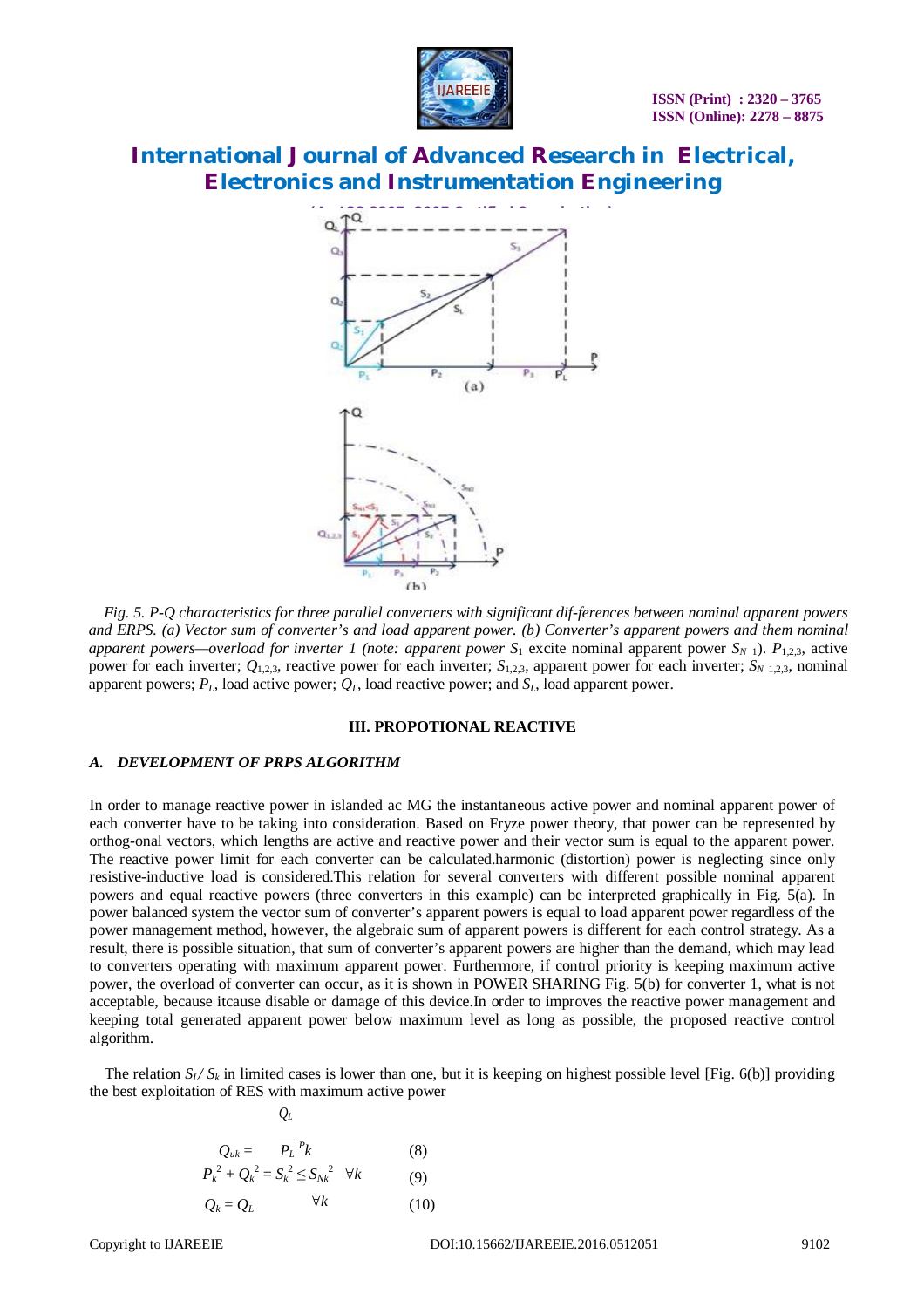

*(An ISO 3297: 2007 Certified Organization)*

### **Vol. 5, Issue 12, December 2016**

where,  $Q_{uk}$ , calculated reactive power value for unlimited case;  $Q_L$ , total reactive power demand;  $P_L$ , total active power;  $P_k$ , active power of "*k*" converter;  $Q_k$ , reactive power of *k* converter;  $S_k$ , apparent power of *k* converter; and  $S_{Nk}$ , nominal apparent power of *k* converter.

Based on (8)–(10) and described analysis of reactive power sharing novel control algorithm was developed. The flowchart of the algorithm is shown in Fig. 7. In first stage system param-eters are saved in *K*-elements tables, where *K*—number of converters, *P[K]*—measured active powers, *S<sup>N</sup> [K]*—nominal apparent powers. Furthermore, limits of reactive powers for each converter *Q*max*<sup>k</sup>* , as well as total active power *P<sup>L</sup>* are calculated

$$
P_L = P_k. \tag{11}
$$

In the next stage, the auxiliary parameter *Qsum*, defined as a sum of reference reactive powers of all limited and unlimited converters, is compared with load reactive power. This parame-ter allows checking if reactive power balance is retained. When *Qsum*, as a result of stages 3–5 described below is differ-ent than total reactive power  $Q_L$ , then algorithm is going to stage 3, otherwise the stage 6 fallowed and final referenced values of reactive power  $Q_k^*$  are defined for each converter.

In stages 3–5 the main calculation process of the refer-ence values is executed. Firstly, the reactive power values proportional to active powers are calculated (stage 3). The pro-portionality factor is composed of parameters *Prest* and *Qrest,* which are total active and reactive power PL and QL in unlim-ited case, otherwise they are smaller by excluding all active and reactive powers of limited converters (stage 5). Next, the limitation is checked (stage 4) and the reference value is set to maximum or to proportional. Depending on the result, auxil-iary parameters *Qlim, Plim* or *Qunl, Punl* are calculated, which are sums of active and reactive power of converters operating with maximum apparent power or below it correspondingly (stage 4). Then after all *K* iterations, the parameters *Prest, Qrest, Qsum* are calculated and the algorithm is going back to stage 2, where the condition (10) is checked, as mentioned above.

#### *B. IMPLEMENTATION OF DEVELOPED ALGORITHM*

For more extensive MG (e.g., number of sources  $K > 10$ ), the calculation of final reference values in one common control



Fig. 7. Block diagram of developed reactive power sharing algorithm.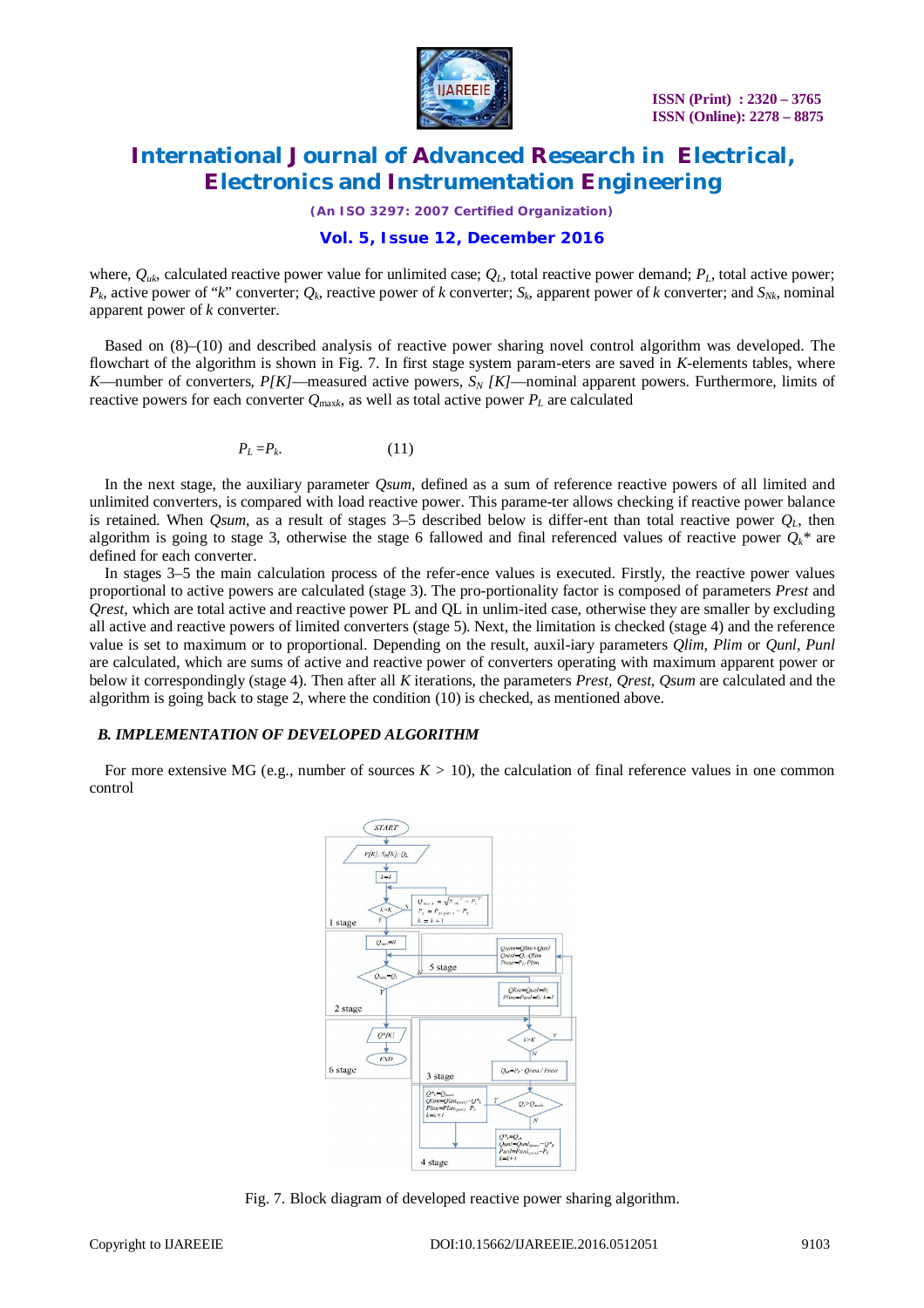

*(An ISO 3297: 2007 Certified Organization)*

### **Vol. 5, Issue 12, December 2016**

unit [e.g., secondary control unit (SCU)] may be long and not be possible, especially if calculations in SCU have to be done in one converter switching period (usually 100–500 *μ*s). Hence, based on Fig. 7 the algorithm can be splitted between all primary control units (PCU) containing inner control loops and SCU, which is mainly responsible for compensating the voltage amplitude and frequency deviation caused by droop control in PCU.

As a result, the time calculation in SCU may be reduced improving control dynamic and transient time. Proposed implementation of presented algorithm allows executing many processes parallel in PCUs. The block scheme of proposed control algorithm implemented in PC5Us and SCU is shown in Fig. 8.

The algorithm calculates the reactive power limit (7) and proportional reactive power value for unlimited cases (8) in each PCU independently. Furthermore, the auxiliary parame-ters  $P_{s_k}$ ,  $Q_{s_k}$  are defined (11), (12), based on actual reactive power reference value  $Q^*$ . In order to fulfill condition (10) the additional value of reactive power  $Q_k$  has to be added to value of unlimited case  $Q_{uk}$  for each unlimited converter. It is defined by (13) and depends on sum of active power of limited converters *PsL*, sum of reactive power of limited converters *QsL*, total active and reactive powers *P<sup>L</sup>* and *QL*, reactive power value of unlimited case *Qu<sup>k</sup>* and auxiliary parameter *Qs<sup>k</sup>* . The parameter *Q<sup>k</sup>* can be different for each  $k$ , proportionally to  $P_k$ , hence the PRPS for unlimited converters



 $\overline{\mathrm{Fig}}.$  8. Block diagram of developed reactive power sharing algorithm in real-time implementation.

is still satisfied. The final reference values of reactive powers are calculated, when the all conditions (9), (10) are fulfilled and the transferred data between PCUs and SCU do not change in next converter switching period. Furthermore, the steady-state of reactive power sharing in MG is obtained when the signals from controllers in inner control loops are established. This process may take a few hundred milliseconds, depending on the number of RES

$$
P_{S_k} = P_k \text{ if } Q^*_{k} = Q_{\text{max } k} \qquad (12)
$$
  
\n
$$
= Q_{S_k} = Q^*_{k} \text{ if } Q^*_{k} = Q_{\text{max } k} \qquad (13)
$$
  
\n
$$
= Q_k \qquad \text{otherwise}
$$
  
\n
$$
Q_k = p_{L-PsL} \cdot (Q_L - Q_{S_L}) - Q_{uk} \qquad \text{if } Q_{uk} = Q_{S_k} \quad (14)
$$
  
\n
$$
= Q_k \text{ otherwise}
$$
  
\n
$$
Q_k^* = Q_{uk} + Q_k. \qquad (15)
$$

#### *C. PRPS ALGORITHM IN REAL DISTRIBUTED CONTROL SYSTEM*

In real distributed control system, several different pro-cessors in PCUs and remote SCU need to share their computational results. Any synchronization between PCUs and SCU are not required in presented solution. The delay can be neglected for modern communication infrastructure with transmission speed in range of megabit per second (Mb/s)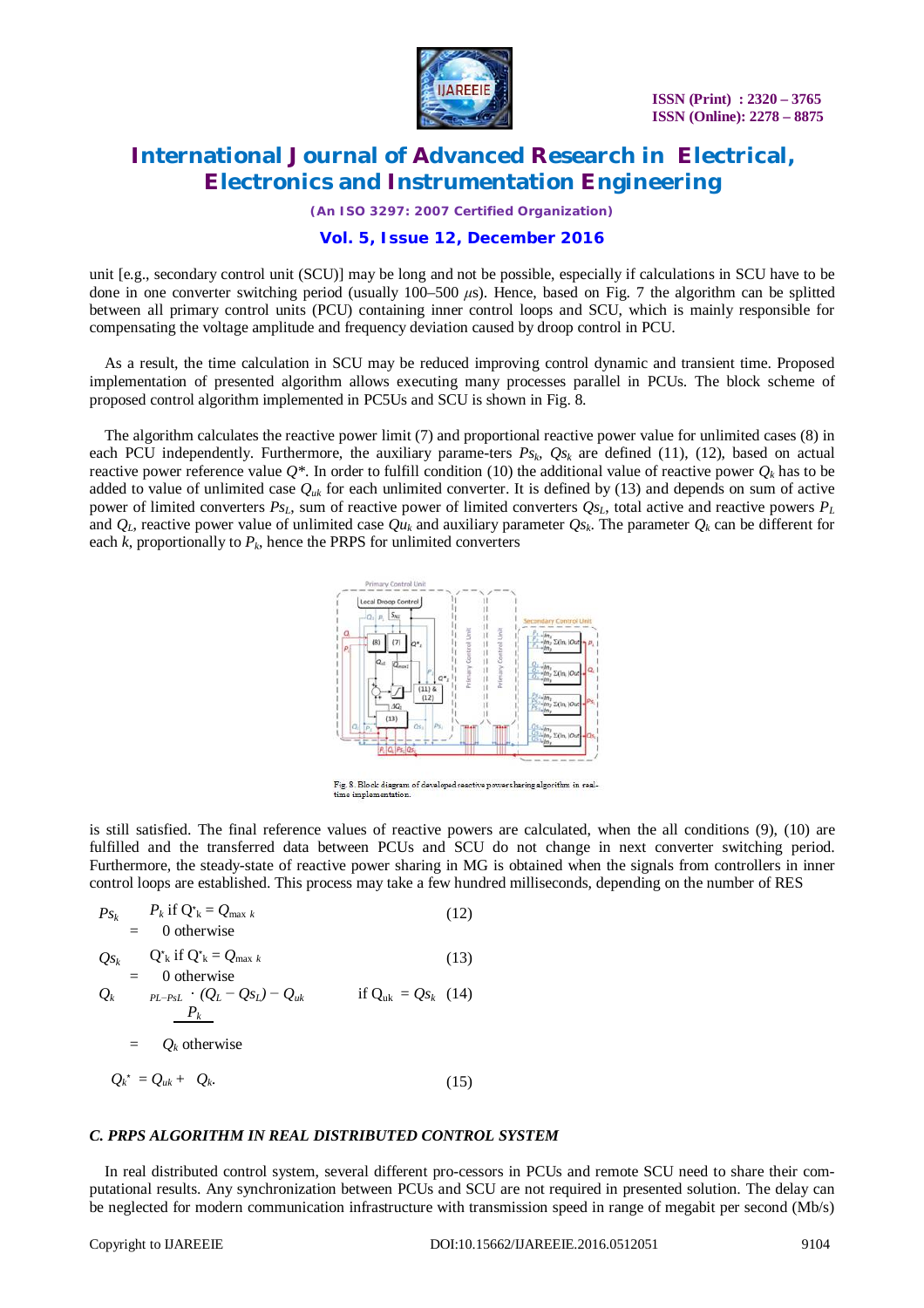

*(An ISO 3297: 2007 Certified Organization)*

### **Vol. 5, Issue 12, December 2016**

and only few km distances between control units in all MG ele-ments. Therefore, application of distributed control system for developed algorithm was proposed (Fig. 8) what can allow for higher computational speed.

One of the possible communication problems is loss data in some periods. However, in presented solution, where the trans-ferred data are used only to calculations of referenced reactive powers for the lowest control loops in PCUs, it may cause the longer transient time (worse dynamic of control signals).

Another problem in distributed control system is different sampling time for PCUs (usually 5–10 kHz) and SCU [it can work with high sampling frequency (e.g., 40 kHz)]. These differences will not affect the proper operation of converters in MG.



Fig. 9 Block schame of simulation model

**TABLEI** SIMULATION MODEL PARAMETERS

| Converter 1                  |                |
|------------------------------|----------------|
| Nominal apparent power       | <b>6000 VA</b> |
| Inductance L <sub>12</sub>   | 2mH            |
| Capacitance C                | 10 µF          |
| Inductance Lo                | 3 mH           |
| Converter 2                  |                |
| Nominal apparent power       | 11000 VA       |
| Inductance L-                | 3mH            |
| Capacitance C:               | $10$ uF        |
| Inductance L-                | 2mH            |
| Converter 3                  |                |
| Nominal apparent power       | 3200 VA        |
| Inductance L <sub>iv</sub>   | 4mH            |
| Capacitance C <sub>r</sub>   | $10 \mu F$     |
| Inductance L <sub>in</sub>   | 5mH            |
| Storage Converter            |                |
| Nominal apparent power       | SOOO VA        |
| Inductance Law               | 4mH            |
| Capacitance C <sub>ove</sub> | 10 µF          |
| Inductance Law               | 4mH            |
| Load power                   |                |
| Active power                 | 21500 W        |
| Reactive power               | 6000 Vac       |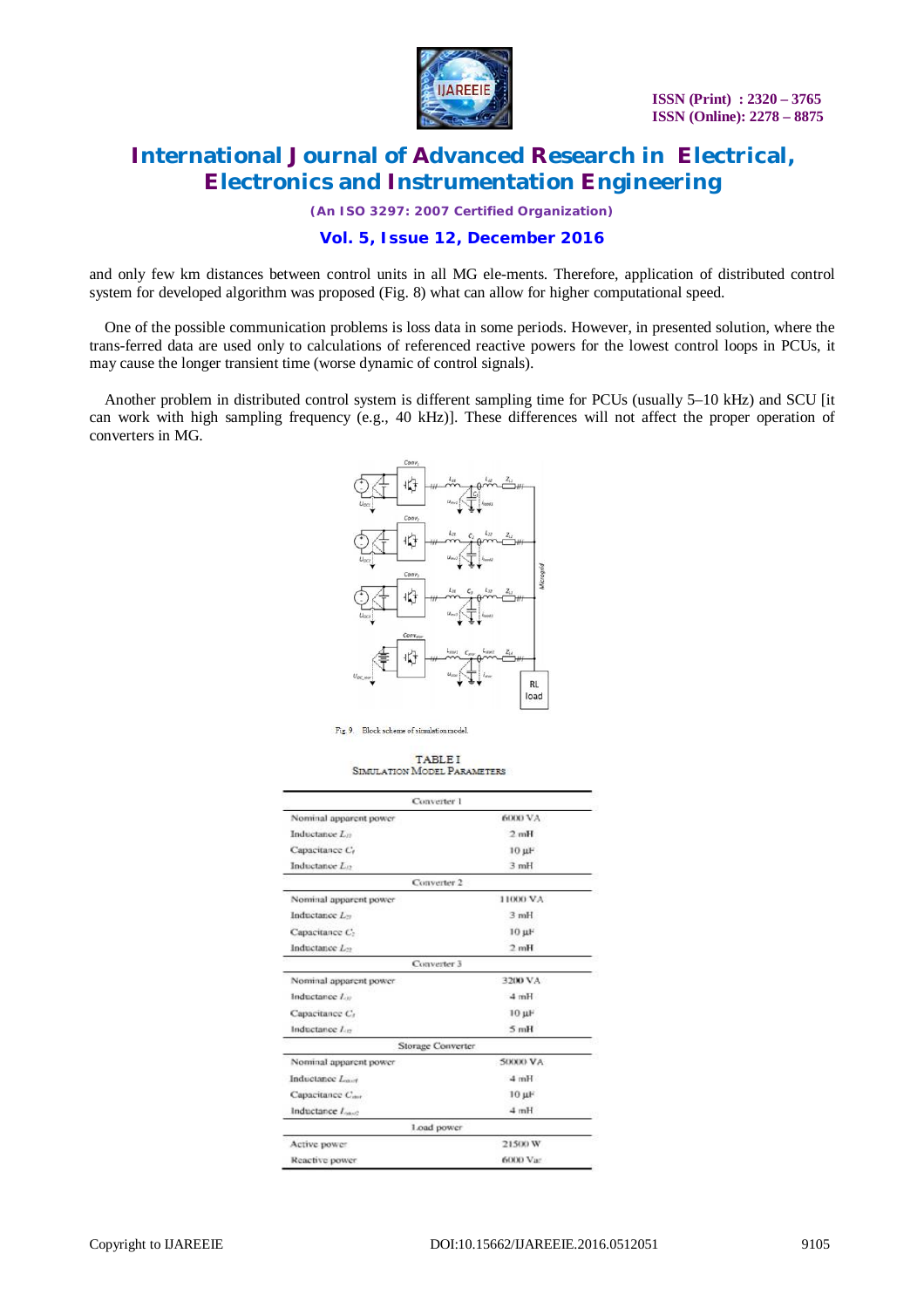

*(An ISO 3297: 2007 Certified Organization)*

#### **Vol. 5, Issue 12, December 2016**

#### **IV. SIMULATION RESULTS**

The simulation model was built in Saber Synopsys to ver-ify described solution. The block scheme of simulation model is shown in Fig. 9. The three power converters connected to dc voltage sources (operating as a RES) and converter with storage was included in research. In order to meet the demand of active power the energy storage is unlimited in analysis, what provides the correct balance of active power in islanded MG. Furthermore, the line impedances (*Z<sup>L</sup>*1, *Z<sup>L</sup>*2, *Z<sup>L</sup>*3, *Z<sup>L</sup>*4) included in Fig. 9 can be neglected in low-voltage MG with LCL filters, where the impedances are much lower than filter impedances. In Table I, the parameters of simulation model are presented.

The simulation was performed and compared for three different control methods: 1) classical droop control; 2) ERPS [22]; and 3) proposed proportional power sharing. Firstly, the islanded MG presented by Fig. 9 was managed by basic droop control, without power management. For reac-tive power load connected to the MG, the uncontrolled reactive power sharing may result the overload of converter, even if the active power will be reduced to minimum.. It causes undesirable reactive power sharing in MG (the reactive power  $q_2$  start to have capacitive character, what has to be compensated by other converters to keep the balance). Notice, that the reactive powers are equal when the active powers are equal as well (Fig. 11), which result from the proper selection of droop characteristics, but classical droop control cannot avoid the reactive power circulation. In Fig. 12, there are presented powers of converters in MG with ERPS algorithm [22]. In this solution in steady-state operation of converters the reactive powers  $q_1$ ,  $q_2$ , and  $q_3$  are equal independently on active powers. It prevents the reac-tive power circulation, but as it is shown in Fig. 12 after step change of active power, the equal reactive power of converters causes limitation of active power  $p_3$ , in order to not exciting the nominal level of apparent power. Hence, the RES cannot operate with maximum active power, calculated from MPPT algorithm [38].

Problems described above can be eliminated by using pro-portional power sharing algorithm, proposed in this paper. The solution prevents converters to be as reactive power load and provides maximum active powers from RES, keeping apparent power below nominal level as long as possible (Fig. 13).



Fig. 10. Powers of converters in islanded MG without reactive power man-agement with step change of maximum active power from RESs:  $p_1$ ,  $p_2$ ,  $p_3$ ,

*p*<sub>storage</sub>, converters active powers; *p\_*mppt<sub>1</sub>, *p\_mppt*<sub>2</sub>, *p\_mppt*<sub>3</sub>, maximum active powers calculated from MPPT;  $q_1$ ,  $q_2$ , *q*3, converters reactive powers;

 $S_1$ ,  $S_2$ ,  $S_3$ , converters apparent powers; and  $S_{N,1}$ ,  $S_{N,2}$ ,  $S_{N,3}$ , converters nominal apparent powers.

Fig. 11. Powers of converters in islanded MG without reactive power man-agement with step change of maximum active power from RESs and unlimited

nominal power:  $p_1$ ,  $p_2$ ,  $p_3$ ,  $p_{\text{storage}}$ , converters active powers;  $p_{\text{unopt}_1}$ ,  $p_{\text{unopt}_2}$ ,  $p_{\text{unopt}_3}$ , maximum active powers calculated from MPPT; and

*q*1, *q*2, *q*3, converters reactive power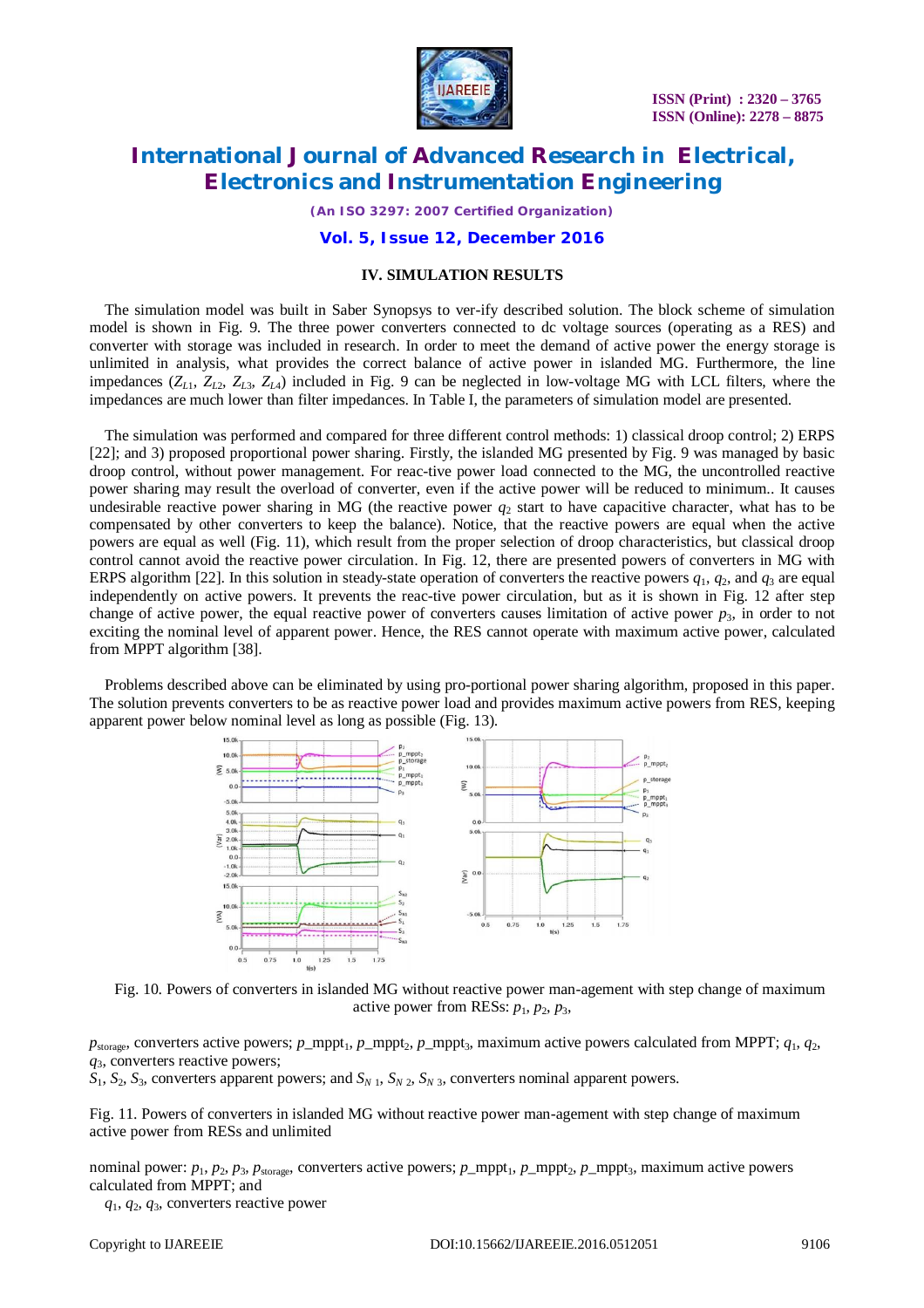

*(An ISO 3297: 2007 Certified Organization)*

### **Vol. 5, Issue 12, December 2016**



Fig. 13. Powers of converters in islanded MG without reactive power man-agement with step change of maximum active power from RESs:  $p_1$ ,  $p_2$ ,  $p_3$ ,

 $p_{\text{storage}}$ , converters active powers;  $p_{\text{_-mppt}_1}$ ,  $p_{\text{_-mppt}_2}$ ,  $p_{\text{_-mppt}_3}$ , maximum active powers calculated from MPPT;  $q_1$ ,  $q_2$ , *q*3, converters reactive powers;

 $S_1$ ,  $S_2$ ,  $S_3$ , converters apparent powers; and  $S_N$ <sub>1</sub>,  $S_N$ <sub>2</sub>,  $S_N$ <sub>3</sub>, converters nominal apparent powers.

#### **V. CONCLUSION**

MG is the advance system for RES integration with own control structure. Usually the hierarchical control is implemented with droop control in primary level. In islanded mode of operation there is the need to manage reactive power shar-ing and allow RESs work with maximum active power. Hence, the new reactive power sharing algorithm was proposed in this paper, based on the analysis of power sharing between con-verters in MG. The novel solution prevents the reactive power circulation and disconnection or damage of any converter in MG. Moreover, it allows to converters operation with MPPT, causing better exploitation of each RES and keeping apparent power of each unit below nominal level as long as possi-ble. Because of short switching period of power electronics converters in RES, the algorithm was developed for imple-mentation in hierarchical control structure, providing parallel calculations in each PCU. Simulation analysis was performed, where the three solutions of power control in islanded MG were compared what confirms the correct operation of devel-oped algorithm and shows the advantage of proportional power sharing over others solution presented in literature.

#### **REFERENCES**

[1] Y. Xinghuo, C. Cecati, T. Dillon, and M. G. Simões, "The new frontier of smart grids," *IEEE Ind. Electron. Mag.*, vol. 5, no. 3, pp. 49–63, Sep.

[2] F. Blaabjerg and J. M. Guerrero, "Smart grid and renewable energy systems," in *Proc. Int. Conf. Elect. Mach. Syst. (ICEMS)*, Beijing, China, 2011, pp. 1–10.

[3] wp-content/uploads/2012/06/Annual\_report\_2011\_lowres.pdf

[7] The European wind energy association. (Feb. 2013). *Wind in Power, 2012 European Statistics*. [Online]. Available: <http://www.ewea.org/> fileadmin/files/library/publications/statistics/Wind\_in\_power\_annual\_ statistics\_2012.pdf

 $[4]$  J. Kim, J. M. Guerrero, P. Rodriguez, R. Teodorescu, and K. Nam, "Mode adaptive droop control with virtual output impedances for an inverter-based flexible AC microgrid," *IEEE Trans. Power Electron.*, vol. 26, no. 3, pp. 689–700, Mar. 2011.

<sup>[5]</sup> J. Yaoqin, L. Dingkun, and P. Shengkui, "Improved droop control of parallel inverter system in standalone microgrid," in *Proc. 8th Int. Conf. Power Electron. ECCE Asia*, Jeju, Korea, 2011, pp. 1506–1513.

<sup>[6]</sup> J. Seo, H. Lee, W. Jung, and D. Won, "Voltage control method using modified voltage droop control in LV distribution system," in *Proc. Transmiss. Distrib. Conf. Expo. Asia Pac.*, Seoul, Korea, 2009, pp. 1–4.